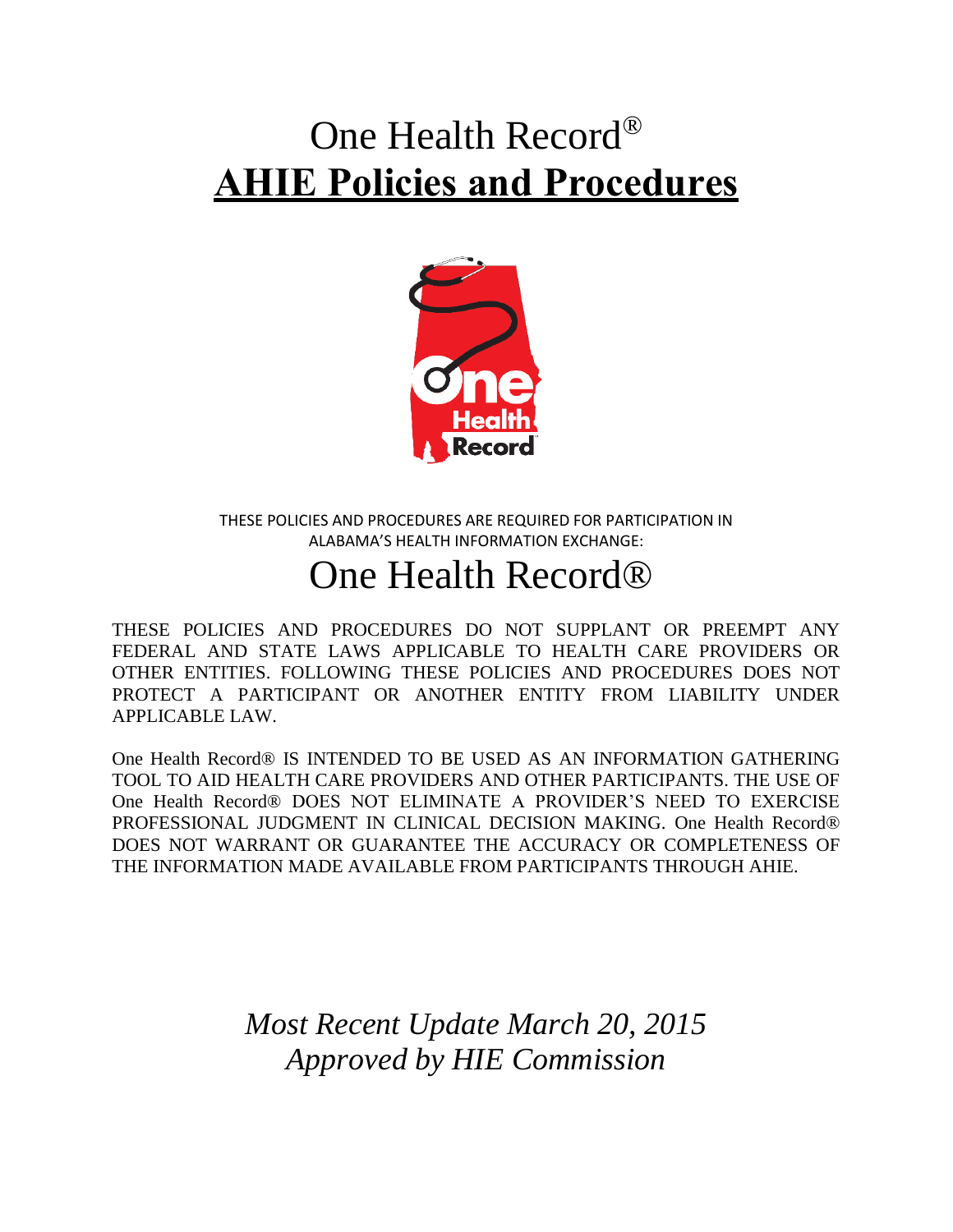### **Table of Contents**

| 1.  |                                                                           |
|-----|---------------------------------------------------------------------------|
| 2.  |                                                                           |
| 3.  |                                                                           |
| 4.  |                                                                           |
| 5.  | Participation in One Health Record® without Individual Authorization.  13 |
| 6.  |                                                                           |
| 7.  |                                                                           |
| 8.  |                                                                           |
| 9.  |                                                                           |
| 10. |                                                                           |
| 11. |                                                                           |
| 12. |                                                                           |
| 13. |                                                                           |
| 14. |                                                                           |
| 15. |                                                                           |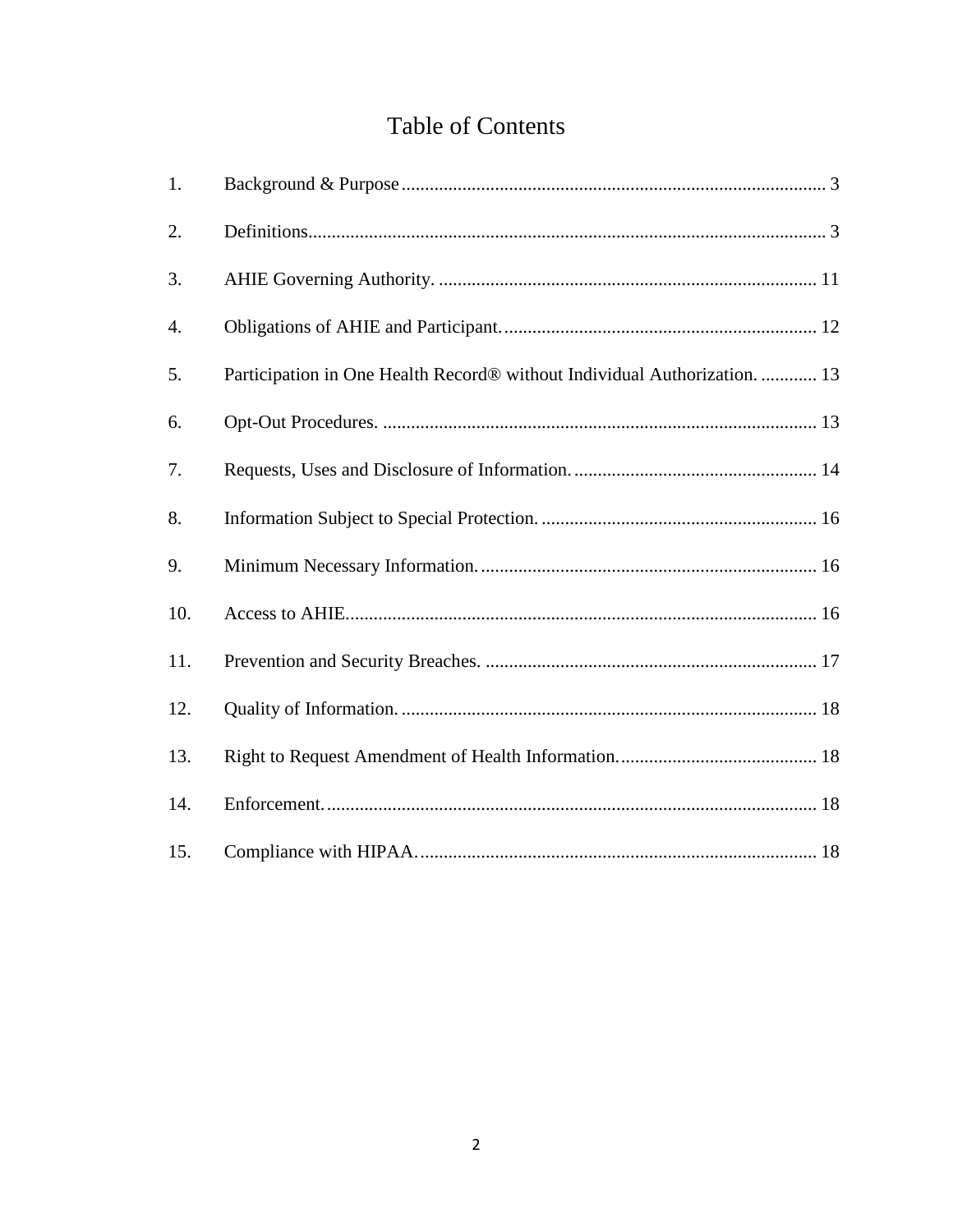#### <span id="page-2-0"></span>1. Background & Purpose

The Alabama Health Information Advisory Commission is a collaborative formed in 2010 to create, champion, and sustain a secure, Alabama health information exchange (AHIE) that will dramatically improve the safety, efficiency, and quality of health care in Alabama. Currently, it is a voluntary effort chaired by the Alabama Medicaid Agency (as the State Designated Entity) representing a collaborative approach to meeting the challenge of health information technology adoption and interoperability for the entire state of Alabama. The Commission is committed to improving healthcare IT interoperability throughout the state through the implementation of an Alabama HIE. To that end, this policy framework defines the policies for community clinical data exchange via the One Health Record® system. The policies establish baseline operating rules for AHIE, as the provider of AHIE services, and for AHIE Participants, as users of the AHIE.

The following policies provide basic, minimum policy requirements for Participants who have executed an Alabama Health Information Exchange DURSA/Participation Agreement and Business Associate Agreement who will be engaged in exchanging electronic health information through AHIE.

A Participant's failure to comply with the Policies and Procedures stated below constitutes a breach of the AHIE Participation Agreement and may result in termination of the Agreement, denial of access to the AHIE network, or financial penalties as discussed in the AHIE Participation Agreement and herein.

These Policies and Procedures may be revised and updated periodically in accordance with the Participation agreement and this AHIE Policy Manual in response to changes in applicable laws and regulations, changes in technology and standards, or other factors affecting the governance and operation of AHIE. The current version of the AHIE policies will be available on the AHIE website. Each Participant is responsible for ensuring it has, and is in compliance with, the most recent version of these Policies and Procedures.

Compliance with and adherence to these Policies and Procedures will be monitored and enforced by the AHIE staff under the guidance of the Governing Authority. Any suggested additions or changes to these policies should be submitted to the Governing Authority for consideration.

#### <span id="page-2-1"></span>2. Definitions

Terms used in the AHIE Policies and Procedures that are specifically defined in the Health Insurance Portability and Accountability Act of 1996, as amended ("HIPAA"), the Health Information Technology for Economic and Clinical Health Act ("HITECH") enacted as part of the American Recovery and Reinvestment Act of 2009, and its attendant regulations and guidance, shall have the same meaning as set forth in HIPAA. A change to HIPAA which modifies any defined HIPAA term, or which alters the regulatory citation for the definition shall be deemed incorporated into this Agreement.

2.1 "Adapter" means the 'system' that holds a data provider's patient demographic and clinical data, identifies that data to a statewide Record Locator Service (Enterprise Master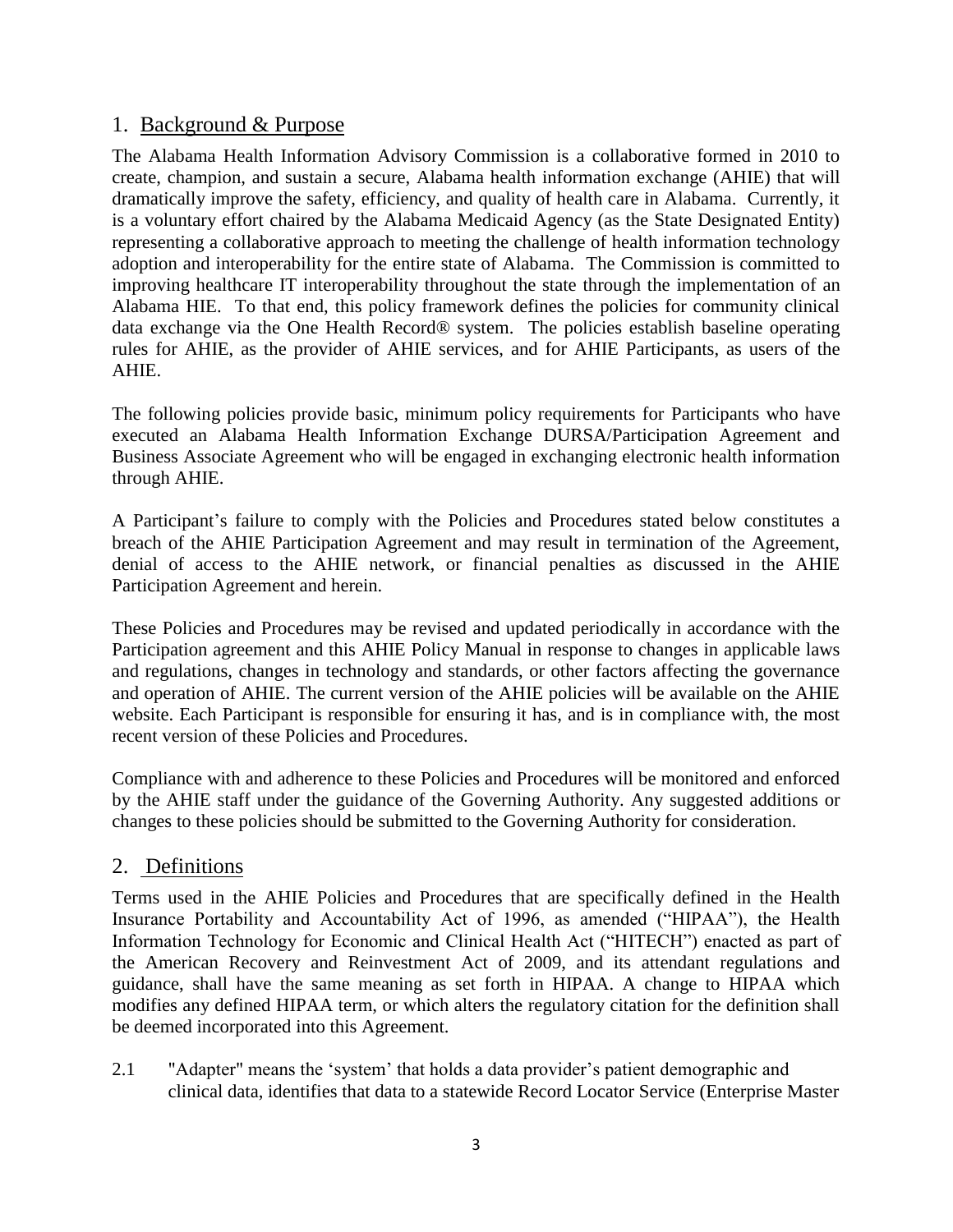Patient Index) and allows for a "real time" sharing of clinical information (based on role based access controls) from disparate electronic data contained on other linked Adapters.

- 2.2 "Administrative safeguards" means administrative actions, and policies and procedures to manage the selection, development, implementation, and maintenance of security measures to protect electronic PHI and PII and to manage the conduct of the entity's workforce in relation to the protection of that information. Administrative safeguards include policies and procedures, workforce training, risk management plans, and contingency plans.
- 2.3 "AHIE" means the Alabama Health Information Exchange (also known as One Health Record®); the AHIE provides the core system components such as the RLS, as well as functions as a Data provider on behalf of other electronic data sources.
- 2.4 "AHIE Performance and Service Specifications" shall refer to the AHIE Test Approach and the AHIE Interface Specifications contained in the AHIE Policy Manual and as amended from time to time.
- 2.5 "AHIE Policy Manual" means the documents approved by the Governing Authority containing these definitions, the AHIE Performance and Service Specifications, the AHIE Policies and Procedures, the Participation Agreement, the Business Associate Agreement, and any other documents included by the Governing Authority of One Health Record®. Each Participant is contractually bound to the contents of the AHIE Policy Manual, as it may be amended. The Governing Authority shall review and may amend the AHIE Policy Manual from time to time as provided in the Participation Agreement.
- 2.6 "AHIE Policies and Procedures" shall mean the policies and procedures adopted by the Governing Authority that describe management, operation, and participation in AHIE contained in the AHIE Policy Manual, as it may be amended from time to time.
- 2.7 "Audit" shall mean a review and examination of records (including logs), and/or activities to ensure compliance with the Participation Agreement and the AHIE Policy Manual and to ensure accuracy of the data transmission and conversion of data by the Adapter. This review can be manual, automated or a combination of both.
- 2.8 "Audit Host" shall mean any designee the AHIE contracts with to provide the audit services to support the AHIE and the System.
- 2.9 "Authorization" shall meet the requirements and have the meaning set forth at 45 CFR § 164.508(b) of the HIPAA Regulations.
- 2.10 "Authorized User" means an individual Participant or an individual Participant User designated to use the Services on behalf of the Participant. Authorized Users would receive their rights to use the Services either by registering as Participants themselves or through another organization that registers as a Participant and designates individuals who will be authorized to use the Services on the Participant's behalf. For example, an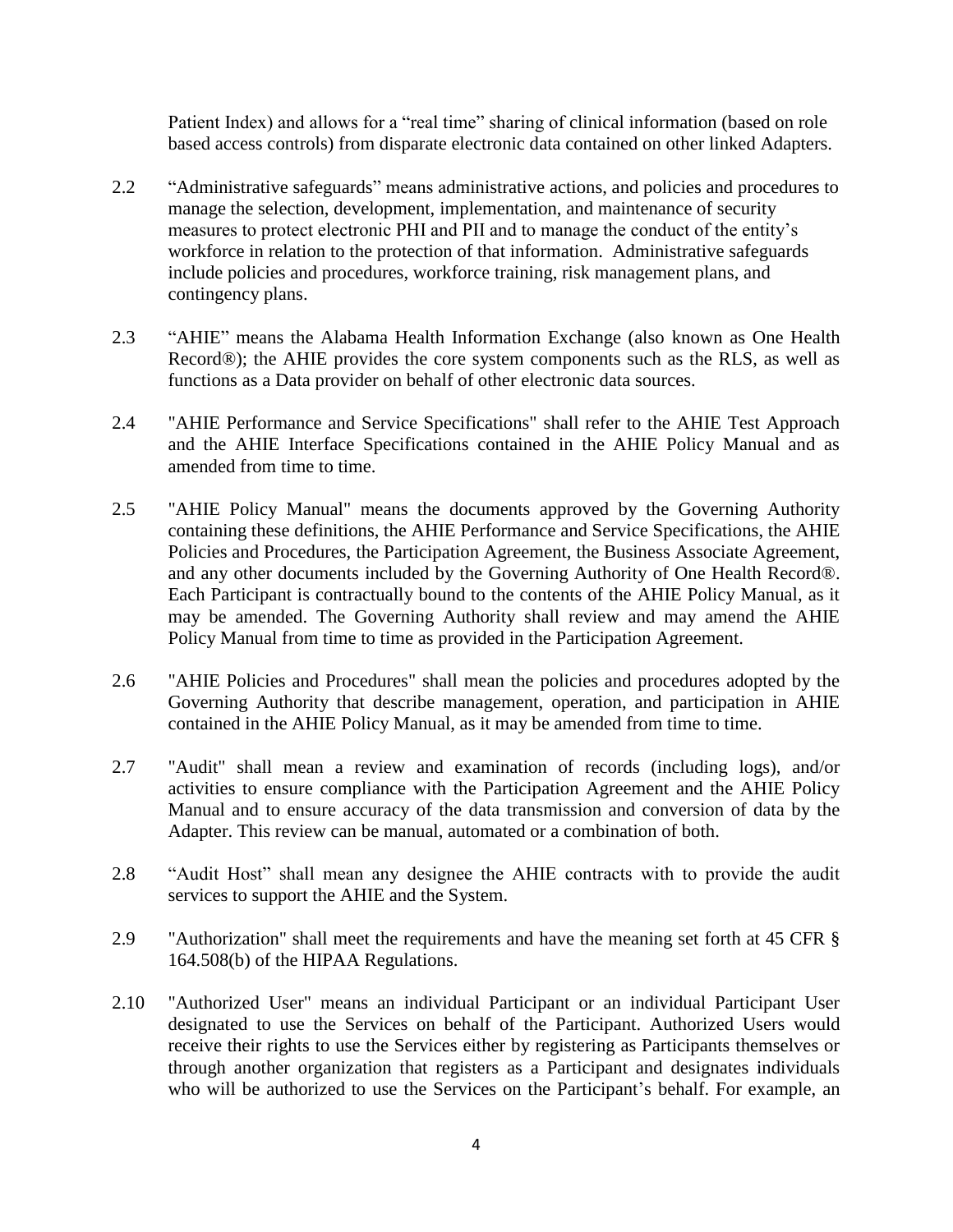Authorized User may be an individual physician who registers as a Participant. In addition, an Authorized User may be a member of that physician's office staff designated by the physician, or any one of a number of a hospital's employees and/or medical staff members authorized by the hospital to act as Authorized Users under the hospital's registration as a Participant.

- 2.11 "Business Associate" means a non-Workforce Member, who, on behalf of a covered entity or an organized health care arrangement, performs or assists in the performance of one of the following:
	- A function or activity involving the use or disclosure of PHI and PII, including claims processing or administration, data analysis, processing or administration, utilization review, quality assurance, billing, benefit management, practice management and repricing.
	- Provides legal, actuarial, accounting, consulting, data aggregation, management, administrative, accreditation or financial services for such covered entity or organized health care arrangement.
- 2.12 "Business Associate Agreement" or "BAA" means a contract between a covered entity and a business associate that does all of the following:
	- Establishes the permitted and required uses and disclosures of PHI by the business associate.
	- Provides that the business associate will use PHI only as permitted by the contract or as required by law, use appropriate safeguards, report any disclosures not permitted by the contract, ensure that agents to whom it provides PHI will abide by the same restrictions and conditions, make PHI available to individuals and make its record available to U.S. Department of Health and Human Services.
	- Authorizes termination of the contract by the Department if the Department determines that there has been a violation of the contract.
- 2.13 "Collect/Collection" means the acquisition or receipt of information, including PHI and PII.
- 2.14 "Core Services" shall include the following services provided by AHIE: Master Patient Index (MPI), Provider Directory, Record Locator Service (RLS), Terminology Standards and Services, Public Key Infrastructure (PKI) certificate-based encryption and authentication, Audit/Log of Participant document transport, DHEC Immunization Registry exchange, RX (prescription) Hub and NHIN Connect Gateway.
- 2.15 "Consent" shall be understood in the context of 45 C.F.R. § 164.506 and §164.508 of the HIPAA Regulations.
- 2.16 "Corrective Measures" means actions taken to address a security breach or privacy violation, with the intent to counteract the breach or violation and reduce future risks.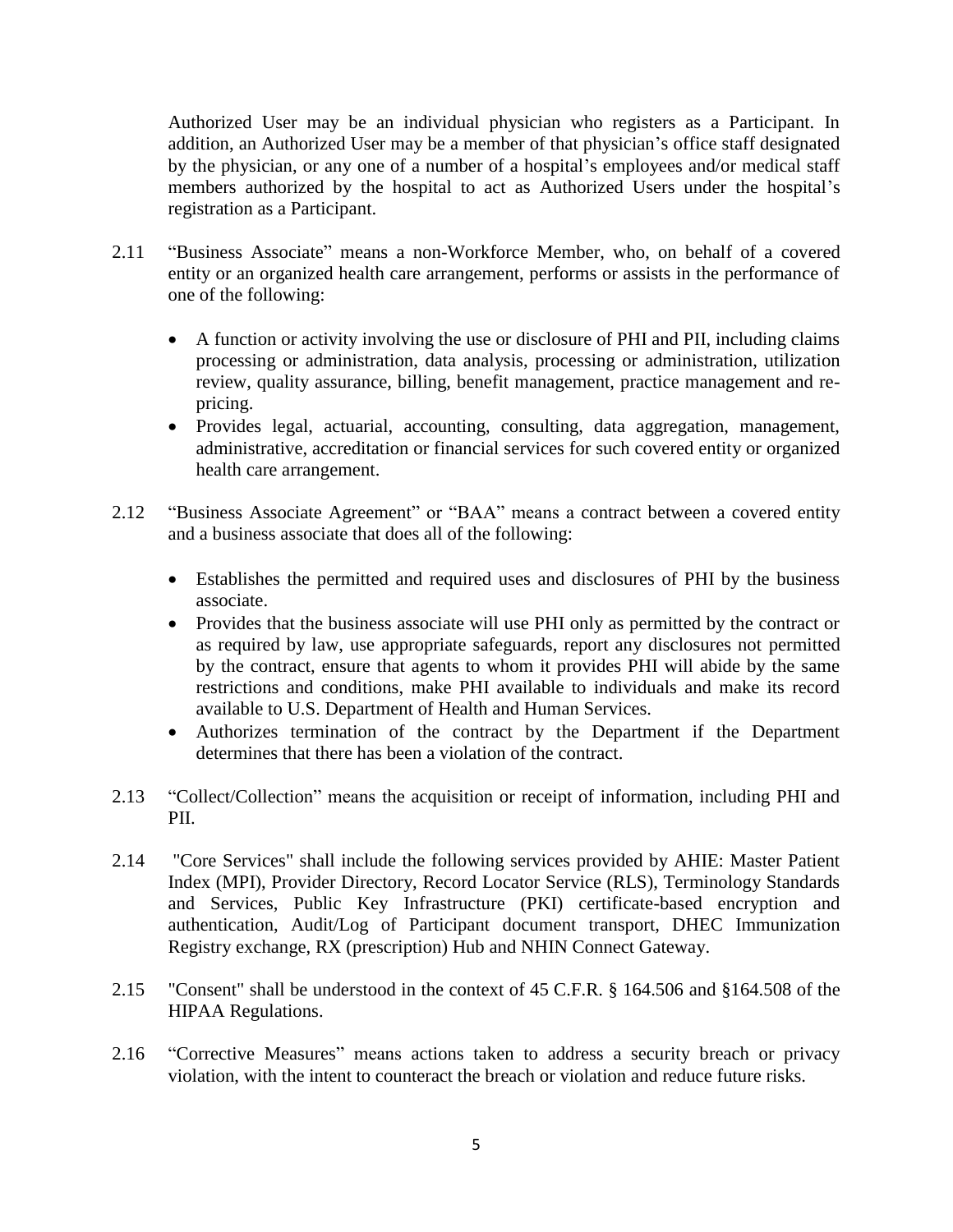- 2.17 "Covered Entity" means (1) a health plan, (2) a health care clearinghouse, or (3) a health care provider who transmits any health information in electronic form in connection with a transaction covered by this subchapter.
- 2.18 "Data" shall mean that information which is requested or sent by a Participant to another Participant through AHIE. This includes, but is not limited to, PHI, de-identified data, pseudonymized data and metadata.
- 2.19 "Data Aggregation" shall have the meaning given to the term under the Privacy Rule, including, but not limited to, 45 CFR § 164.501.
- 2.20 "De-identified" means that all identifying information related to an individual as set forth in the HIPAA Privacy and Security Rule (45 CFR Section 164.514 (b), are removed from PHI.
- 2.21 "Designated Record Set" shall have the meaning given to the term under the Privacy Rule, including, but not limited to, 45 CFR §164.501.
- 2.22 "Disclose/Disclosure" means the release, transfer, exchange, provision of access to, or divulging in any other manner of information outside the person or entity holding the information.
- 2.23 "DURSA" means the Data Use and Reciprocal Support Agreement, which is a single agreement that establishes the rules of engagement and obligations to which all Participants agree and that all Participants sign as a condition of joining One Health Record® (also known as the Participation Agreement).
- 2.24 "Effective Date" shall mean the date on which a Participant executes the DURSA/Participation Agreement.
- 2.25 "Electronic Protected Health Information" and/or "EPHI" shall have the same meaning as the term "electronic protected health information" in 45 CFR § 160.103, and shall include, without limitation, any EPHI provided by Covered Entity or created or received by Business Associate on behalf of Covered Entity.
- 2.26 "Electronic Health Record" or "EHR" shall have the meaning given to that term under Section 13400(5) of HITECH.
- 2.27 "Executive Director" means the Executive Director of the AHIE.
- 2.28 "Governing Authority" shall mean the entity which is responsible for administering One Health Record<sup>®</sup> and fulfilling the roles and responsibilities described herein or any governing authority given such governance authority over the AHIE pursuant to legislation.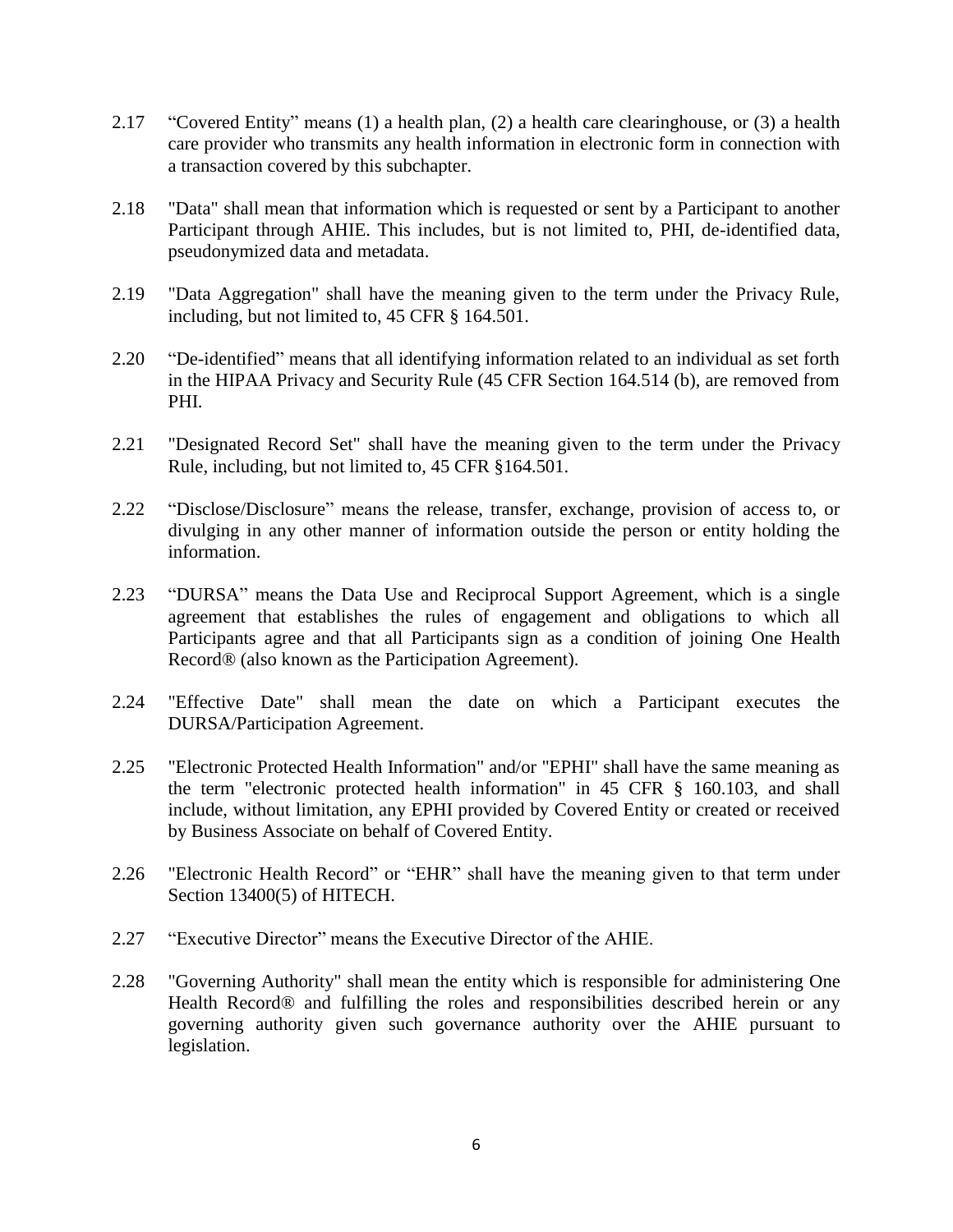- 2.29 "Health Care Operations" shall mean activities of a Participant providing treatment to an individual relating to quality assessment and improvement, evaluations related to the competence of treating providers or necessary administrative and management activities all as defined in the HIPAA Privacy Regulations, 45 CFR Section 164.501.
- 2.30 "Health Information" shall mean any information that relates to the past, present, or future physical or mental health or condition of an individual; the provision of health care to an individual; or the past, present, or future payment for the provision of health care to an individual.
- 2.31 "Health Care Organization" or "HCO" means health care providers, public health agencies, payors, and entities offering patient engagement services, such as Patient Health Records.
- 2.32 "Health Information Exchange" or "HIE" shall mean the electronic movement of healthrelated information according to nationally recognized standards.
- 2.33 "Health Information Organization" or "HIO" means an organization that oversees and governs the exchange of health-related information locally or regionally among health care organizations according to nationally recognized standards.
- 2.34 "HIPAA" means the Health Insurance Portability and Accountability Act of 1996, Public Law 104-91, as amended, and related regulations (45 CFR. Parts 160-164).
- 2.35 "HITECH" means the Health Information Technology for Economic and Clinical Health Act, found in Title XIII and Title IV of the American Recovery and Reinvestment Act of 2009, Public Law 111-5. specifically Subtitle D, that outlines the obligations of HIEs with respect to HIPAA.
- 2.36 "Individual" means the person who is the subject of the PHI, but also includes a person who qualifies as an authorized representative of the patient in accordance with legal requirements, whose PHI may be transmitted by Participants via One Health Record®.
- 2.37 "Individually Identifiable Health Information" means information that that is a subset of health information, including demographic information collected from an individual, and is created or received by a health care provider, health plan, employer or health care clearinghouse and relates to the past, present or future physical or mental health or condition of an individual; the provision of healthcare to an individual; or the past, present or future payment for the provision of health care to an individual and that identifies the individual or with respect to which there is a reasonable basis to believe the information can be used to identify the individual. Individually Identifiable Health Information shall have the same meaning as the term is defined in 45 C.F.R. § 160.103.
- 2.38 "Monitor" shall mean a review and examination of records (including logs), and/or activities to evaluate the utilization levels, efficiency and technical capabilities of AHIE. This review can be manual, automated or a combination of both.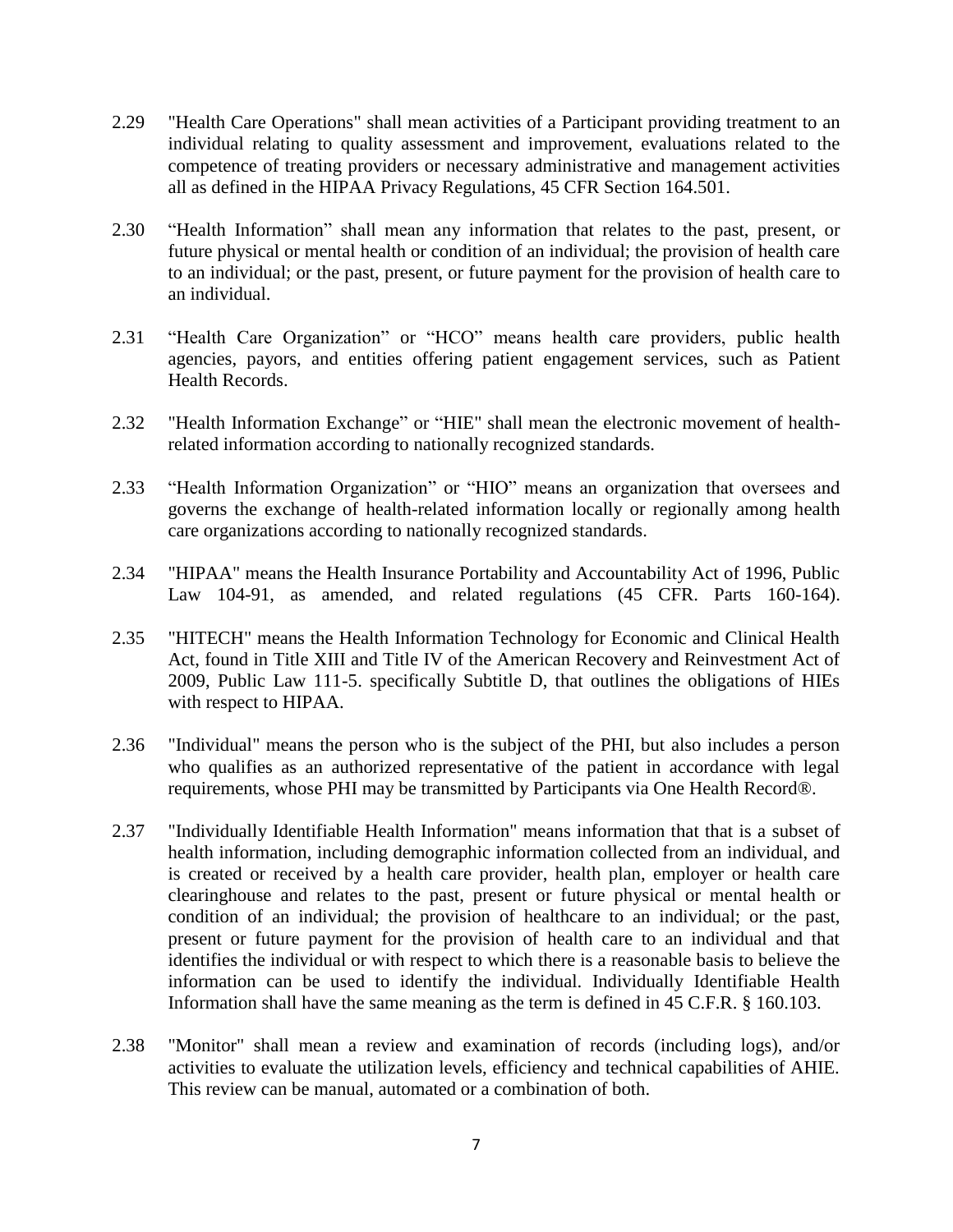- 2.39 "Nationwide Health Information Network or NHIN" shall mean a secure, nationwide, interoperable health information infrastructure that allows for the exchange of Data between and among Participants in support of the provision of health and healthcare services.
- 2.40 "Notice" or "Notify" shall mean a notice in writing sent to the appropriate Participant's representative at the address listed in this Agreement or to the Governing Authority.
- 2.41 "ONC" shall mean the Office of the National Coordinator for Health Information Technology in the Office of the Secretary, U.S. Department of Health and Human Services.
- 1.42 "One Health Record®" means Alabama's Health Information Exchange (also referenced as AHIE)
- 2.43 "Optional Services" shall include the following services that AHIE may provide Participants who choose to contract and pay for such services in addition to the Core Services covered under the terms of the Participation Agreement: Clinical Viewer, EMR-Lite, E-prescribe, Care Coordination Tools, and other optional services.
- 2.44 "Opt-Out" refers to an individual's choice to not participate in the sharing of his or her electronic records via One Health Record®.
- 2.45 "ORS" shall mean the Office of Research and Statistics at the State Budget and Control Board.
- 2.46 "Participation Agreement" shall mean the Data Use and Reciprocal Support Agreement, which is a single agreement that establishes the rules of engagement and obligations to which all Participants agree and that all Participants sign as a condition of joining the AHIE (also known as the DURSA).
- 2.47 "Participant" shall mean any eligible individual, entity, or Health Care Operations worker that is a signatory to the DURSA or Participation Agreement, except for the Governing Authority, with One Health Record® and is registered and authorized to access the HIE.

If the entity or Health Care Operations department within which the individual practices signs a Participant Agreement, the individual is not required to sign a separate Participation Agreement, but must sign a Participant User Agreement. Eligible individuals are health care providers licensed in Alabama and providing health care services within their statutory scope of practice, including, but not limited to medical doctors, dentists, chiropractors, optometrists, podiatrists, pharmacists, physician assistants, and nurse practitioners. Eligible entities are health information organizations and entities within which eligible individuals practice, hospitals, ambulatory surgical facilities, home health agencies, case management providers, telemonitoring providers, pharmacies, and governmental agencies involved in healthcare.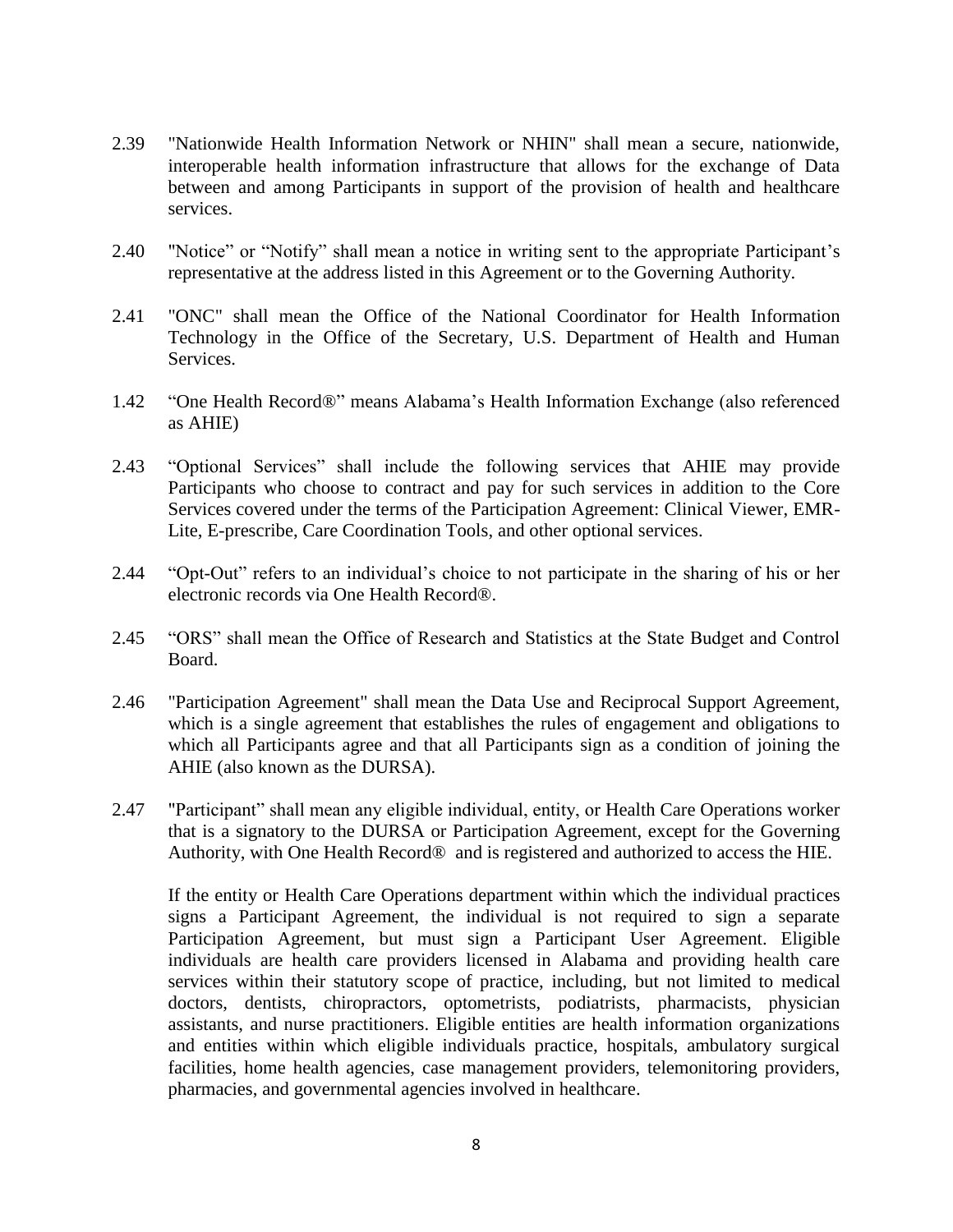- 2.48 "Payment" shall have the meaning set forth at 45 C.F.R. § 164.501 of the HIPAA Regulations.
- 2.49 "Permitted Purposes" shall mean the following reasons for which Participant Users may legitimately exchange Data through AHIE:
	- Treatment of an Individual with whom the Participant User has a Treatment Relationship;
	- $\bullet$  HIPAA permitted uses and disclosures under 45 C.F.R. § 164.512(a) (d), (h), and (j) - (l), related to (i) an Individual with whom a Participant User has an established Treatment Relationship, or (ii) a public health initiative;
	- A Participant's submission of information required by law, including but not limited to immunization data, quality reporting data, and communicable disease data to a state or federal agency; and
	- Uses and disclosures premised on an Authorization provided by the Individual who is the subject of the Message.
- 2.50 "Personal Health Record" shall mean an electronic record of health-related information on an individual that conforms to nationally recognized interoperability standards, including but not limited to those that have been recognized by HHS, and that can be drawn from multiple sources and that is managed, shared, and controlled by or primarily for individual.
- 2.51 "Personal Identifiable Information" and/or "PII" means information that identifies the individual whether or not it is specifically health-related or not, or with respect to which there is a reasonable basis to believe the information can be used to identify the individual, such as, but not limited to, name, address, phone number, driver's license number, social security number, PHI, banking information, or claims information.
- 2.52 "Persons and Entities" means health care professionals, partnerships, proprietorships, corporations and other types of organizations and their agents when acting on their behalf.
- 2.53 "Physical safeguards" means physical measures, policies and procedures to protect electronic information systems and related buildings and equipment from natural and environmental hazards and unauthorized intrusion. Physical safeguards include workstation security and use procedures, facility security plans, data backup and storage, and portable device and media controls.
- 2.54 "Privacy" means an individual's interest in protecting his or her PHI and the corresponding obligation of those persons and entities that participate in the AHIE for the purposes of electronic exchange of such information, to respect those interests through fair information practices.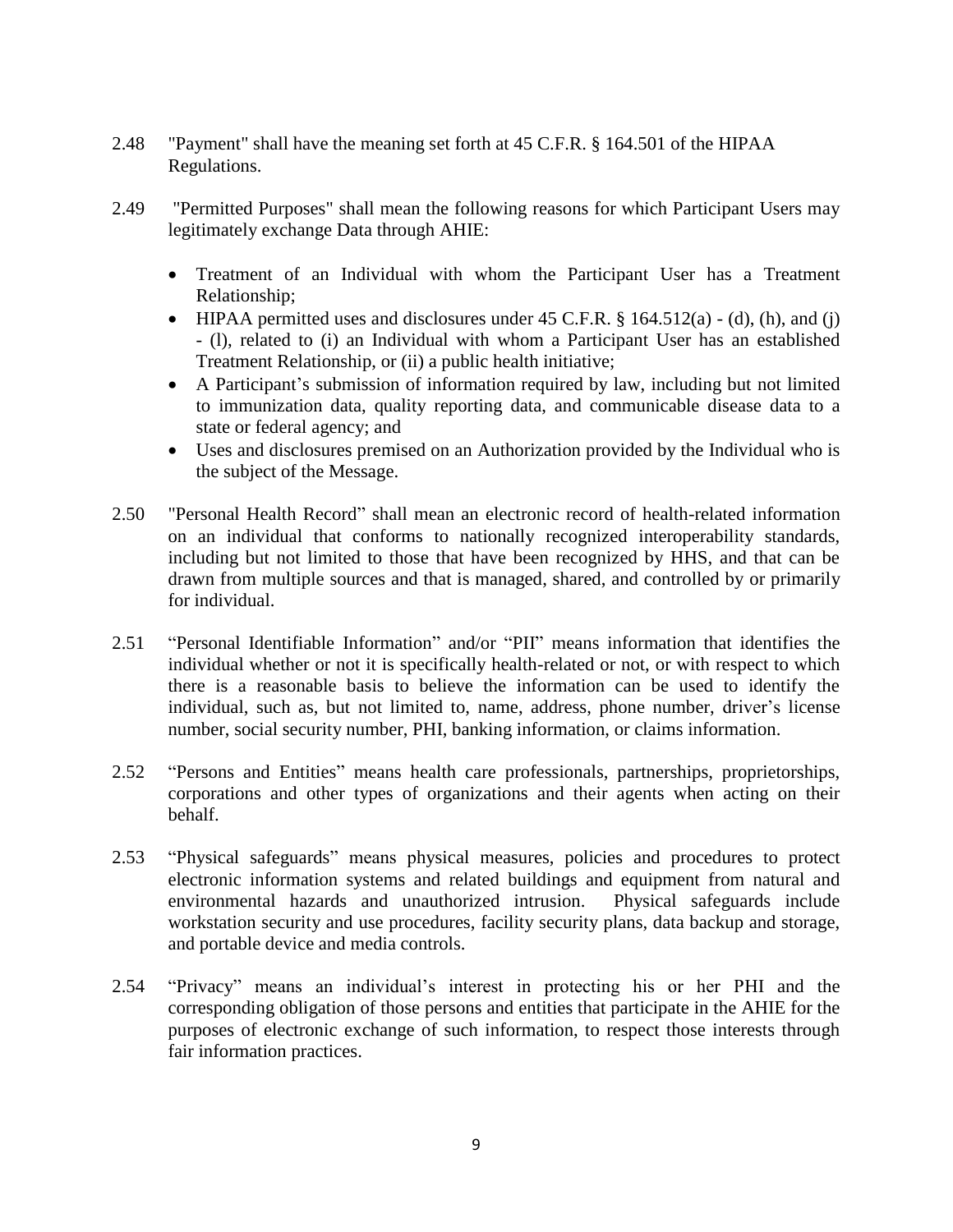- 2.55 "Privacy Rule" shall mean the Standards for Privacy of Individually Identifiable Health Information, and Security Standards for the Protection of Electronic Protected Health Information (the "Security Rule"), that are codified at 45 C.F.R. Parts 160 and 164, Subparts A, C, and E and any other applicable provision of HIPAA, and any amendments thereto, including HITECH.
- 2.56 "Protected Health Information" and/or "PHI" means any information that identifies an individual and relates to either the individual's past, present or future physical or mental health, or the provision of health care to the individual, or the past, present or future payment for health care and shall have the meaning given to the term under the Privacy Rule, including but not limited to, 45 C.F.R. § 160.103, and shall include, without limitation, any PHI provided by or received by a Participant User. Unless otherwise stated in this Agreement, any provision, restriction, or obligation in this Agreement related to the use of PHI shall apply equally to EPHI.
- 2.57 "Recipient" means a Participant who receives PHI and PII through the AHIE.
- 2.58 "Record Locator Service" or "RLS" means the system that identifies and links patients with their data across the linked continuum of care.
- 2.59 "Regional Health Information Organization" or "RHIO" means a health information organization that brings together health care stakeholders within a defined geographic area and governs health information exchange among them for the purpose of improving health and care in that community.
- 2.60 "Required By Law" shall have the meaning given to the term under the Privacy Rule including, but not limited to, 45 C.F.R. § 164.103, and any additional requirements created under HITECH.
- 2.61 "Secretary" shall mean the Secretary of the United States Department of Health and Human Services or his designee.
- 2.62 "Security" means the physical, technological, and administrative safeguards used to protect PHI and PII.
- 2.63 "Security Incident" shall mean the attempted or successful unauthorized access, use, disclosure, modification, or destruction of information or interference with system operations in an information system as provided in 45 C.F.R. § 164.304.
- 2.64 "Security Rule" shall mean the Security Standards for the Protection of Electronic Protected Health Information in 45 C.F.R. Parts 160 and 164.
- 2.65 "System" means the AHIE's internet-based, authenticated, peer-to-peer computer system and search engine for patient health, demographic, and related information that assists Participant Users in locating Data and facilitates the Adapter of Data held by multiple health care organizations with disparate health information computer applications, and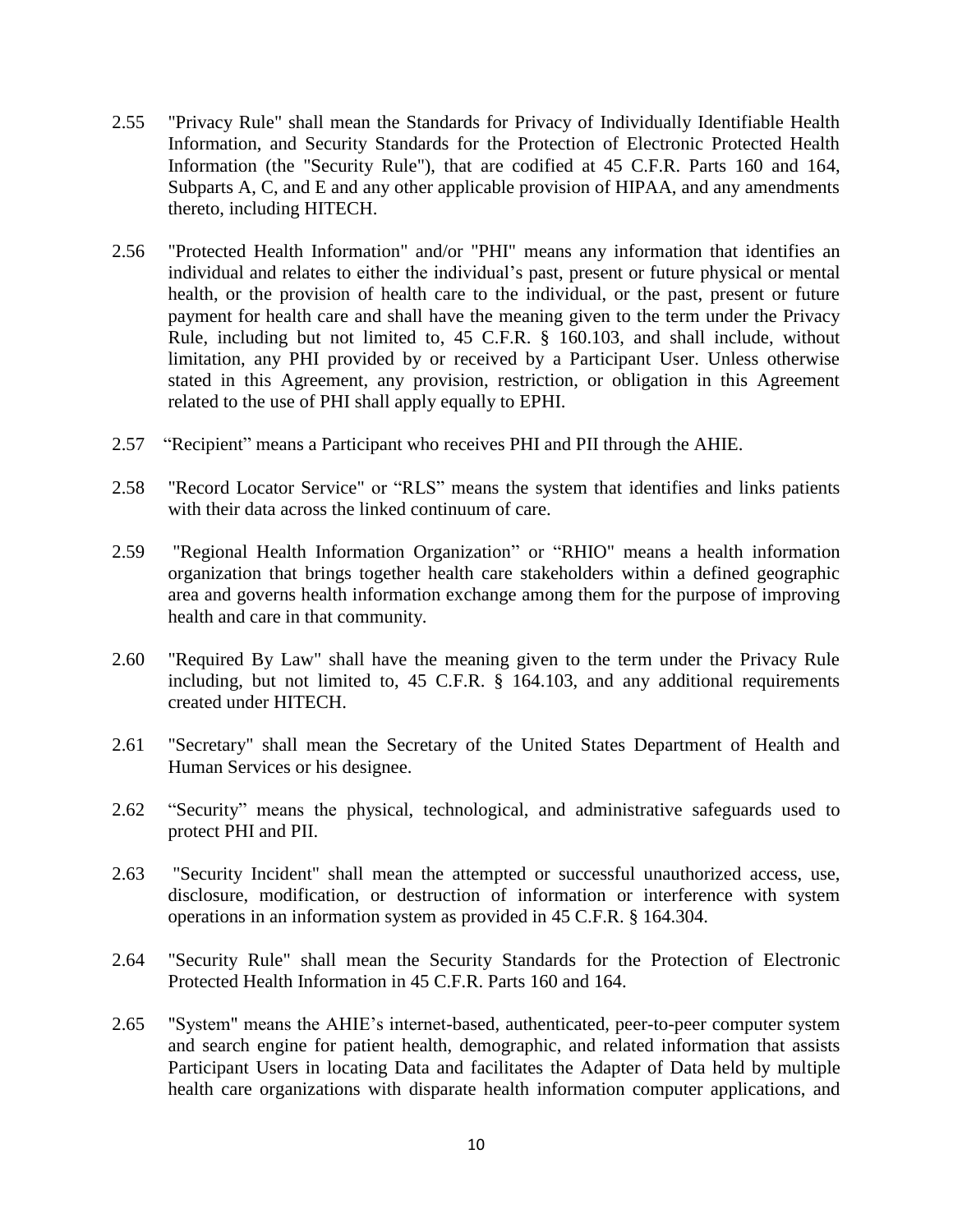which allows Participant Users to authenticate and communicate securely over an entrusted network to provide access to and to maintain the integrity of Data.

- 2.66 "Transparent" means making information readily and publicly available.
- 2.67 "Technical safeguards" means the technology and the policies and procedures for its use that protect electronic PHI and PII and control access to it.
- 2.68 "Treatment" means the provision, coordination or management of health care and related services by one or more health care providers, including the coordination or management of health care by a health care provider with a third party; consultation between healthcare providers related to a patient; or the referral of a patient for health care from one health care provider or another, or shall otherwise have the meaning set forth at 45 C.F.R. § 164.501 of the HIPAA Regulations.
- 2.69 "Treatment Relationship" means a treatment relationship already in existence between a Participant User and an Individual or an emergency treatment relationship formed due an Individual's emergent condition and requiring immediate treatment by a Participant User.
- 2.70 "Unsecured PHI" shall have the same definition that the Secretary gives the term in guidance issued pursuant to § 13402 of HITECH.
- 2.71 "Use" means the employment, application, utilization, examination, analysis, or maintenance of PHI and PII.
- 2.72 "Workforce Member" means employees, volunteers, trainees, and other persons whose conduct, in the performance of work for a Covered Entity is under the direct control of such entity, whether or not paid by the entity; persons who do not fall in these categories, but nonetheless perform services on behalf of the Covered Entity would be considered a Business Associate.

#### <span id="page-10-0"></span>3. AHIE Governing Authority.

The Governing Authority of the AHIE shall have the following duties:

- a. to provide policy direction and operational guidance for the AHIE Executive Director who shall serve at the pleasure of the Governing Authority;
- b. to oversee the development, implementation, and operation of AHIE in compliance with all applicable State and federal requirements;
- c. to establish a legal and policy framework for operation and the financial stability of AHIE, consistent with state and federal requirements;
- d. to develop, implement, review and revise the Strategic and Operational Plans for the AHIE as approved by the National Coordinator for Health Information Technology;
- e. to develop and implement Policies and Procedures governing AHIE that are consistent with state and federal law, and include the right of patients to opt out of having their PHI exchanged through AHIE;
- f. to develop the necessary agreements to facilitate the secure exchange of health information through AHIE and among all trading partners; and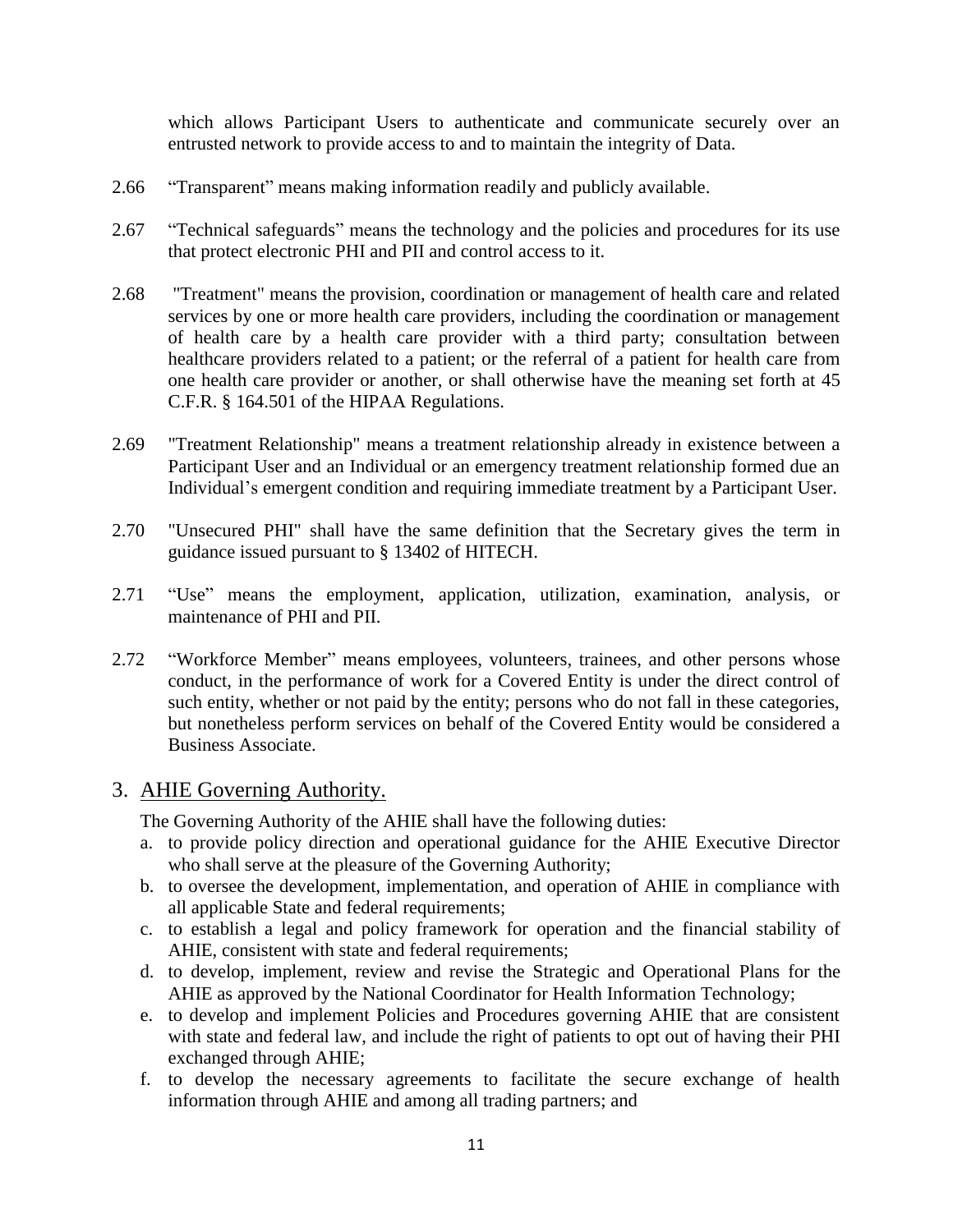g. to encourage all applicable state agencies to participate in the AHIE.

#### <span id="page-11-0"></span>4. Obligations of AHIE and Participant.

- a. AHIE's Obligations.
	- i. One Health Record® shall comply with all applicable federal, state, and local laws and regulations, including but not limited to HIPAA and HITECH, as they pertain to PHI exchanged electronically through the AHIE.
	- ii. One Health Record® shall work toward establishing a protocol to provide Individuals with a simple and timely means to access and obtain their PHI stored by AHIE in a readable form and format.
	- iii. One Health Record® shall work toward establishing a protocol to ensure Individuals are provided with a timely means to dispute the accuracy of their PHI and to have erroneous information corrected (but not deleted) or to have a dispute documented if requests to correct are denied.
	- iv. One Health Record® shall work toward establishing a protocol to grant Individuals the ability to request and review documentation to determine who accessed their information through AHIE.
	- v. One Health Record® shall make publicly available a notice of privacy and/or data practices describing why PHI is collected, how it is used, and to whom and for what reasons it is disclosed.
	- vi. One Health Record® shall require a Business Associate Agreement be entered into by and between One Health Record® and the Participant.
- b. Participant's Obligations.
	- i. Participants shall comply with all applicable federal, state, and local laws and regulations, including but not limited to HIPAA and HITECH, as they pertain to PHI exchanged electronically through the AHIE.
	- ii. Each Participant is responsible for remaining current with all applicable laws and regulations and must ensure that it has the requisite, appropriate, and necessary internal policies in place for compliance with applicable laws and regulations.
	- iii. Each Participant shall execute and comply with the DURSA (also known as a Participation Agreement) with AHIE, which establishes the mutual responsibilities of One Health Record® and the Participant, prior to beginning electronic exchange of data through One Health Record®.
	- iv. Each Participant shall, at all times, comply with all applicable One Health Record® Policies and Procedures. These policies may be revised and updated from time to time upon reasonable notice to the Participant. Each Participant is responsible for ensuring it has, and is in compliance with, the most recent version of these One Health Record® Policies.
	- v. In the event of a conflict between these One Health Record® Policies and Procedures and the Participant's own policies and procedures, the Participant shall comply with the policy that is more protective of individual privacy and security.
	- vi. Participants shall be aware of the provisions of certain state laws which are (or may be) more stringent than, and not preempted by HIPAA, such as but not limited to sensitive data like psychotherapy records.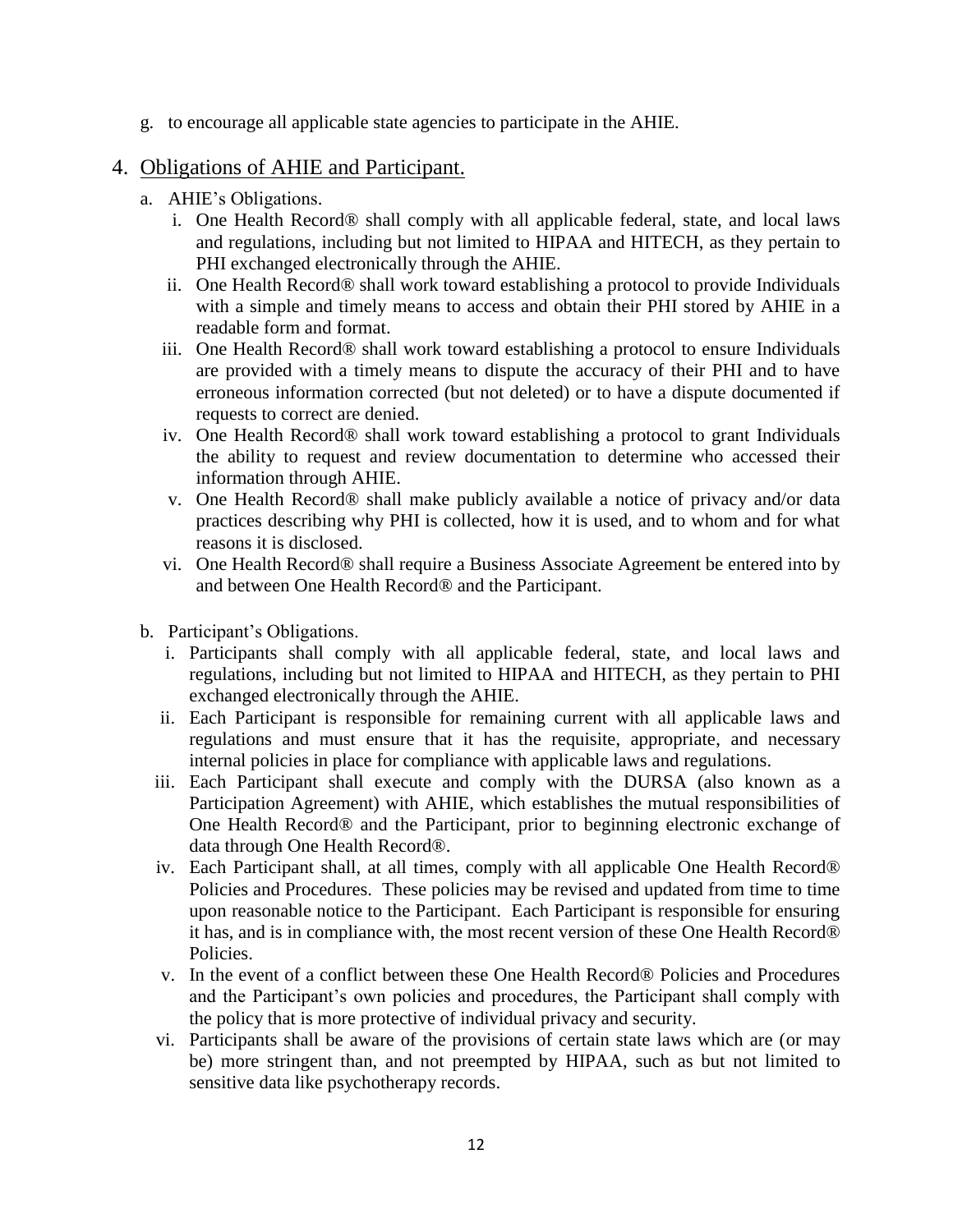- vii. Each Participant is responsible for using written documentation of their internal policies and these AHIE Policies to facilitate the training of Workforce Members who will handle PHI and PII.
- viii. Each Participant shall comply with HIPAA, HITECH, and all other applicable laws and regulations, including but not limited to taking the following actions:
	- Develop, maintain, and distribute a notice of privacy and/or data practices that complies with HIPAA, HITECH, and any other applicable law or regulation. Individuals will be advised, in this notice or elsewhere, of why PHI is collected, how it is used, to whom and for what reasons it is disclosed, and where public information on this topic can be obtained.
	- Have in place appropriate administrative, technical, and physical safeguards that protect against uses and disclosures not permitted by the Privacy Rule, as well as those that limit incidental uses or disclosures. [45 CFR 164.530©].
	- Provide Individuals with a simple and timely means to access and obtain their PHI in a readable form and format.
	- Provide Individuals with a timely means to dispute the accuracy of their PHI with the Participant's records and to have erroneous information corrected (but not deleted) and to have a dispute documented if requests to correct are denied.
	- Provide Individuals with the ability to request and review documentation to determine who accessed their information or to whom it has been disclosed.
- ix. Participants are encouraged to be open and transparent with Individuals about the Participant's privacy and security practices and to specifically discuss One Health Record® with Individuals.

#### <span id="page-12-0"></span>5. Participation in One Health Record® without Individual Authorization.

Participant's Notice of Privacy Practices identified in Section 2(b)(8) shall advise Individual's that a Participant may request, use, and disclose protected health information, without an individual's authorization, for Permitted Purposes, such as treatment, payment, or health care operations purposes.

The transfer of information through One Health Record® is a method of disclosing PHI electronically for Permitted Purposes, like treatment, payment, or health operations purposes. Unless an Individual chooses to Opt-Out of participation in One Health Record® as provided in Section 4(a), a Participant's electronic disclosure of PHI through One Health Record® for treatment, payment, and health care operations for an Individual, without an Individual's authorization, is permitted. [See 45 C.F.R. § 164.502(a)(1); 45 C.F.R. § 164.506(c).]

#### <span id="page-12-1"></span>6. Opt-Out Procedures.

a. Opt-out Option under One Health Record®.

While disclosures of PHI through One Health Record<sup>®</sup> for treatment, payment, or health care operations, without an Individual's authorization, is permitted, One Health Record® allows an Individual to choose not to participate in the electronic sharing of his or her protected health information through One Health Record® (also known as the "Opt-Out" option).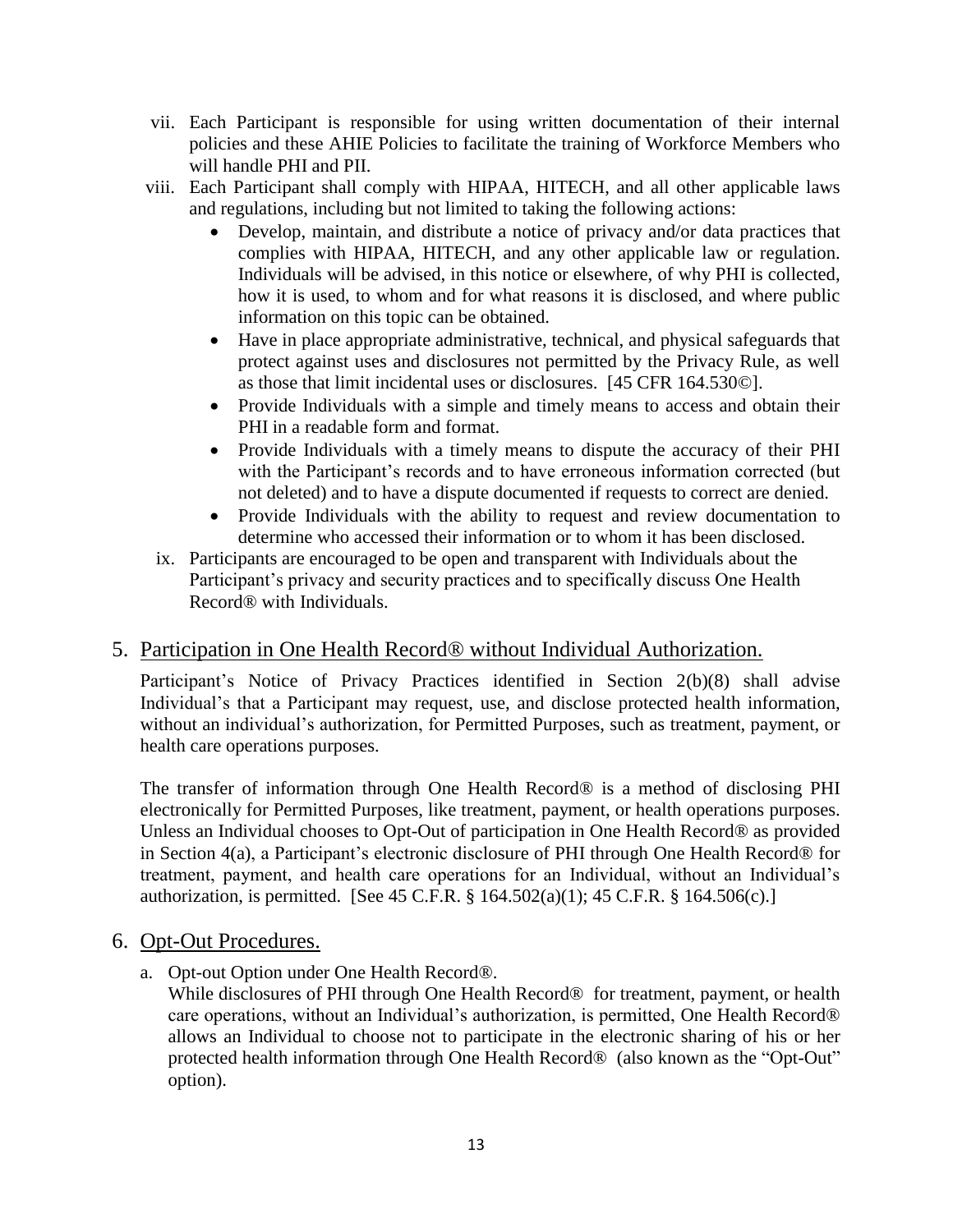Participant must implement processes to allow any Individual to choose to Opt-Out of One Health Record® , meaning having information regarding that Individual included in or made available or exchanged through AHIE, except for certain health information required to be submitted by federal or state law.

At this time, an Individual's decision to Opt-Out of having information exchanged or made available via AHIE is global. If an Individual chooses to Opt-Out, no information regarding the patient will be exchanged or made available from any Participant unless required by law.

If an Individual chooses not to participate in One Health Record® for the sharing of electronic records, the Individual must provide notice of Opt-Out to a Participant in writing that is signed and dated. The form and manner of the Opt-Out may be determined by the Participant.

Once an Individual provides written notice of Opt-Out to the Participant, the Participant shall, within 2 business days, take appropriate steps to ensure the Individual's information shall no longer be available from Participant through AHIE and notify One Health Record® as to an Individual's changed status by logging this decision in the AHIE Portal by clicking the "opt-out" button. At this point, Participant has fulfilled its obligations in regards to patient opt-out. The "opt out" shall stand though multiple admissions/visits unless revoked. Participant is not required to give additional notice to the individual once that individual has chosen to opt out.

b. Revocation of Opt-Out Option.

An Individual who has opted out of having his or her information from Participant available through One Health Record® may choose at a later time to have his or her information from Participant included in the AHIE. The Individual must request in writing, in a form or manner determined by Participant, that the Participant make the Individual's information available through AHIE. If an Individual chooses to revoke his or her Opt-Out (opting-back into to the AHIE), all available information regarding that Individual may be accessed through AHIE.

- c. Participant's Maintenance of Opt-Out Documentation Each Participant shall document and maintain documentation of all written Opt-Out or Revoke Opt-Out decisions from Individuals.
- d. Participant's Withholding Care Based on Opt-Out Status Participants shall not withhold coverage or care from an individual on the basis of that Individual's choice not to have information about him or her transferred electronically through One Health Record® and shall make every reasonable effort to avoid any adverse impact on the quality of care.
- <span id="page-13-0"></span>7. Requests, Uses and Disclosure of Information.
	- a. Use and Disclosures must comply with all laws and not be made for Unlawful or Discriminatory Purposes.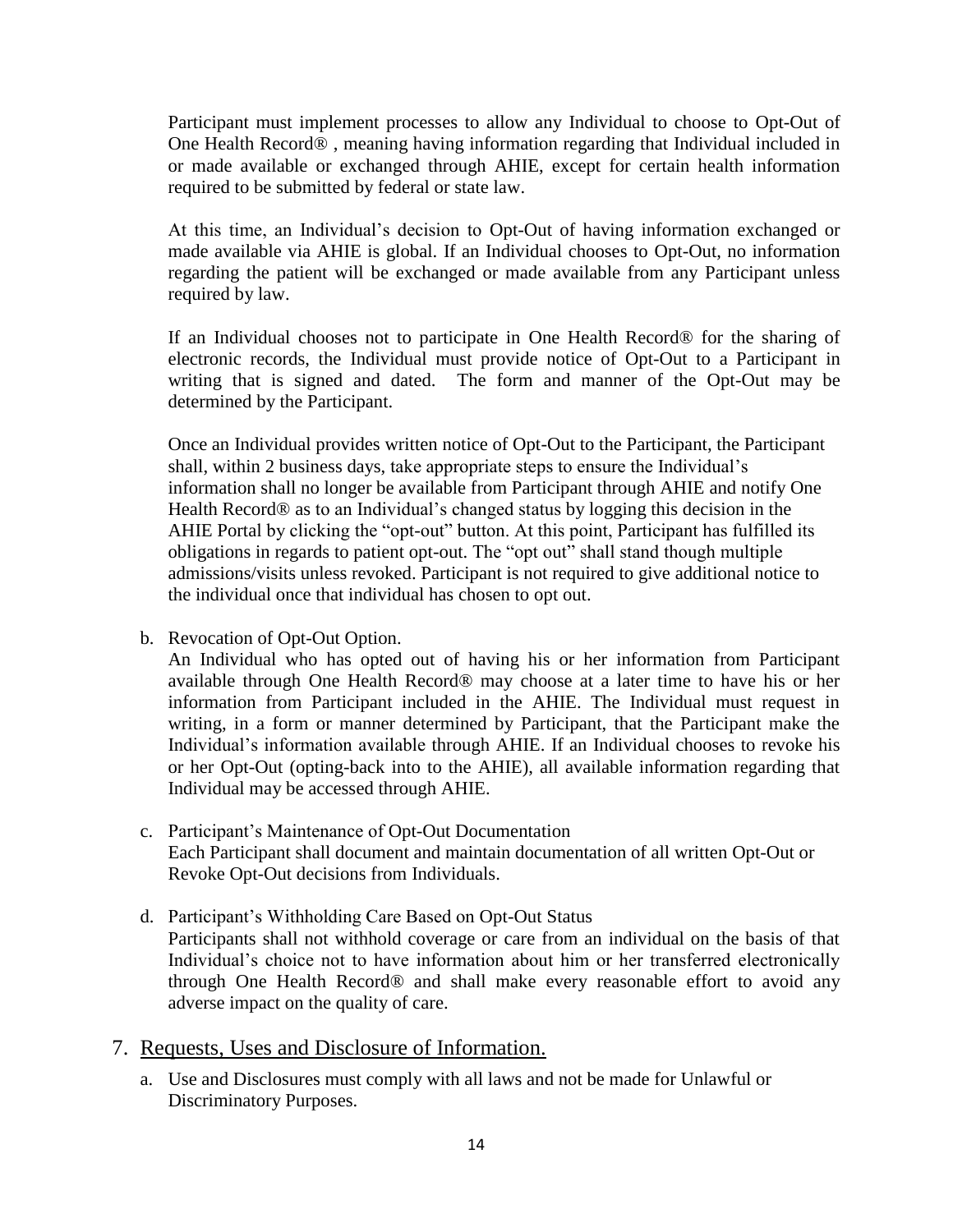All disclosures of health information through AHIE and the use of information obtained through AHIE shall be consistent with all applicable federal, state, and local laws and regulations and shall not be used for any unlawful or discriminatory purpose. If applicable law requires that certain documentation exist or that other conditions be met prior to using or disclosing health information for a particular purpose, the requesting institution shall ensure that it has obtained the required documentation or met the requisite conditions and shall provide evidence of such at the request of the disclosing institution.

b. Requests and Disclosures may be made for only Permitted Purposes.

A Participant, including its Authorized Users, may request health information through AHIE only for Permitted Purposes. Each Participant shall request health information through AHIE only to the extent necessary and only for Permitted Purposes. Information received for a Permitted Purpose must not be disclosed to any third party for a non-Permitted Purpose unless required by applicable state and federal laws. Under no circumstances may information be requested for a discriminatory purpose. In the absence of a Permitted Purpose, a Participant may not request information through AHIE.

- c. Uses and Disclosures must comply with all AHIE Policies. Uses and disclosures of and requests for health information through AHIE shall comply with all AHIE Policies including, but not limited to, the AHIE Policies on Minimum Necessary Information and Information Subject to Special Protection, included herein.
- d. Uses and Disclosures must comply with Participant's internal Polices. Each Participant shall refer to and comply with its own internal Policies and Procedures regarding disclosures of health information and the conditions that shall be met and documentation that shall be obtained, if any, prior to making such disclosures.
- e. Participant shall document disclosures to comply with HIPAA.

Each Participant disclosing health information through AHIE shall implement a system to document such information as may be necessary for compliance with the HIPAA Privacy Rule's accounting of disclosures requirement. Each Participant is responsible for ensuring its compliance with such requirement and may choose to provide Individuals with more information in the accounting than is required. Each requesting Participant must be able to provide information required for the disclosing Participant to meet its obligations under the HIPAA Privacy Rule's accounting of disclosures requirement.

f. Participant shall document access.

Participant shall electronically document who of Participant's employees and/or contractors posted and accessed the information about an Individual through AHIE and when such information was posted and accessed and shall be capable of producing a written report of the same information. To the extent required by HIPAA, upon request by a patient, Participant shall provide the patient with an accounting of who has posted information and who of Participant's employees and/or contractors has accessed information about them through AHIE and when such information was accessed, or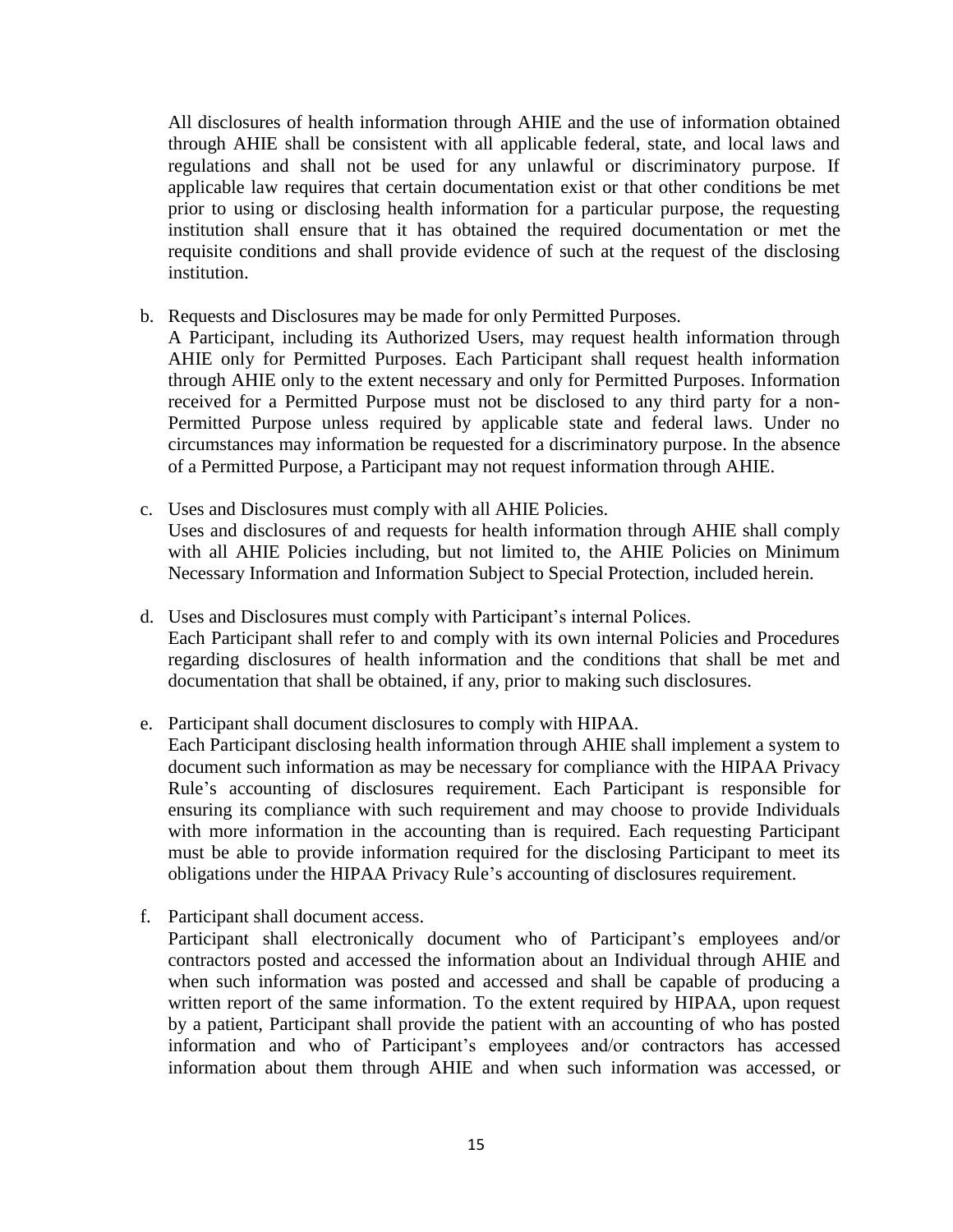alternatively, refer the individual to AHIE for access to One Health Record® if a protocol for individual access is then currently available.

#### <span id="page-15-0"></span>8. Information Subject to Special Protection.

Each Participant shall determine and identify what information is subject to special protection (e.g., substance abuse, mental health, and HIV) under applicable laws and regulations prior to disclosing any information through AHIE. Each Participant is responsible for complying with applicable laws and regulations including those that govern and require special protection of information in the portions of Participant's electronic medical record system and the Participant's other systems that interact with AHIE. Participants are responsible for complying with governing laws and regulations and AHIE policies for appropriately designating information that requires special protection under law. If deemed necessary or appropriate, Participants may withhold patient related information from AHIE as long as no statutory or regulatory requirement contravenes this.

#### <span id="page-15-1"></span>9. Minimum Necessary Information.

Consistent with applicable HIPAA exceptions, each Participant shall access only the minimum amount of an Individual's health information through AHIE as is necessary for the intended Permitted Purpose of the request, and each Participant shall use only the minimum amount of health information obtained through AHIE as is necessary for the purpose of such use. Each Participant shall only share health information obtained through AHIE with, and allow access to, such information by those employees, agents, and contractors who need the information in connection with a duly assigned job function or duty and use that information for a Permitted Purpose. Disclosures to a health care provider for treatment purposes and disclosures required by law are not subject to this Minimum Necessary Policy.

#### <span id="page-15-2"></span>10.Access to AHIE.

- a. AHIE Access is limited to those with legitimate and appropriate need. Each Participant shall allow access to AHIE only by those Workforce Members, agents, or contractors who have a legitimate and appropriate need to use AHIE for a Permitted Purpose.
- b. AHIE Access must be monitored by Participant. Each Participant shall monitor AHIE access and verify that each Workforce Member, agent, or contractor has completed the training program required by these AHIE Policies and Procedures as set forth below.
- c. Security for AHIE Access must be maintained by Participant.

Each Participant's Workforce Members, agents, or contractors shall be assigned a specific and distinct log-on identifier and private passcode required for AHIE access. Participant is responsible for maintaining the security of all log-on identifiers. Participants shall develop, implement, and enforce internal policies governing the use of log-on identifiers and passcodes. At a minimum, each Participant's internal policies must forbid the sharing of log-on identifiers and passcodes, include a system for conducting internal audits to identify improper access and breaches, and allow for immediate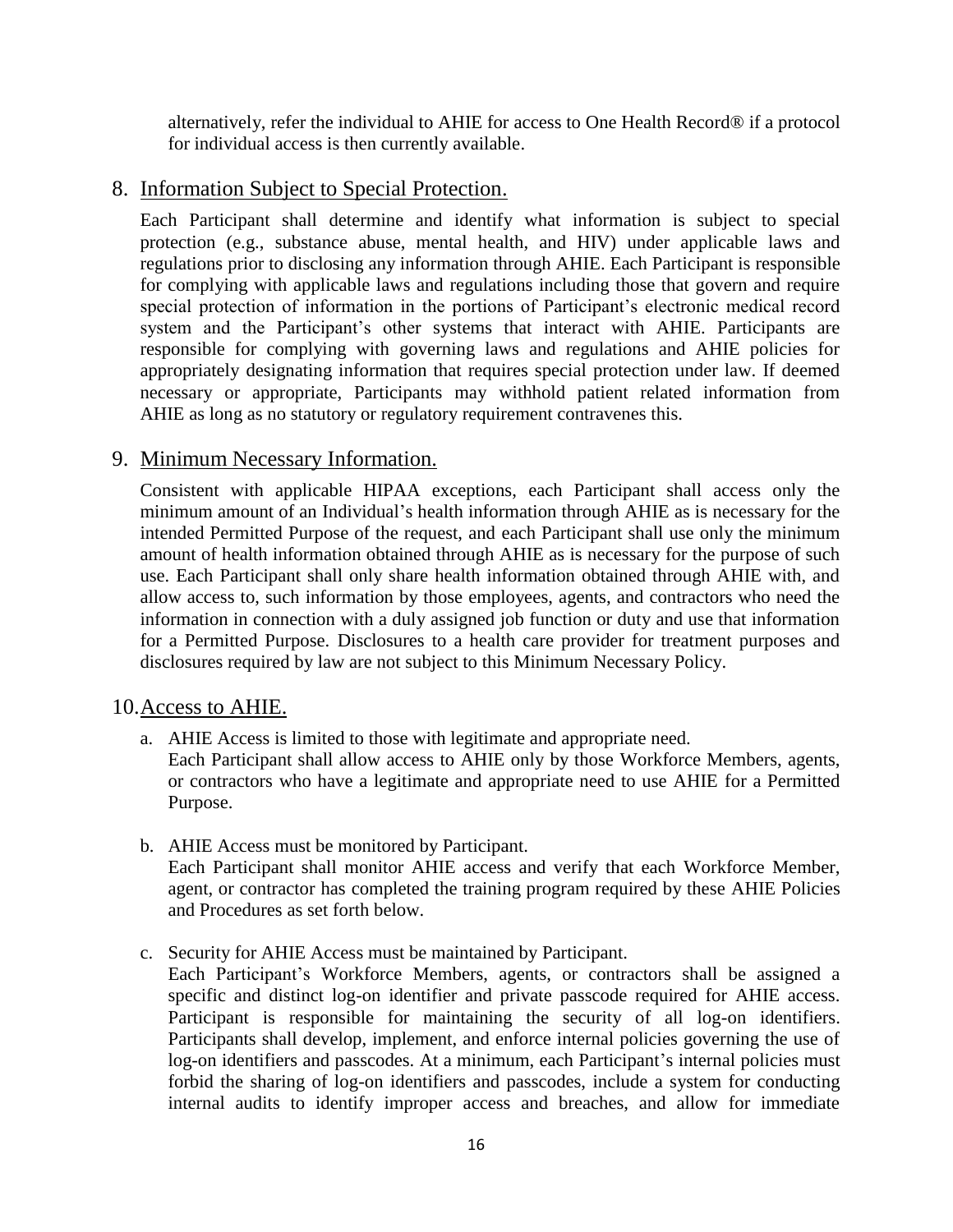termination of access to AHIE in the event of improper use or breach. No Workforce Member, agent, or contractor shall be provided with access to AHIE or with a log-on identifier or passcode without first having been trained on AHIE Policies and Procedures, as set forth below.

**d.** Participant must train for AHIE Access.

Each Participant shall develop and implement a training program for its Workforce Members, agents, or contractors who will have access to AHIE, to ensure compliance with federal and state laws and regulations and One Health Record® Policies. [45 CFR 164.530(b)]. The training shall include, but is not limited to, a detailed review of AHIE Policies and Procedures, confidentiality of PHI under HIPAA, HITECH, and other applicable laws, access of AHIE and disclosures for Permitted Purposes, Opt-Outs, security and violations of AHIE. Each Participant must document and maintain documentation of training for all Workforce Members, agents, or contractors given access to AHIE by the Participant. Each trained Workforce Member, agent, or contractor shall sign a representation that he or she received, read, and will adhere to the AHIE Policies and Procedures.

#### <span id="page-16-0"></span>11.Prevention and Security Breaches.

PHI and PII shall be protected by AHIE and Participant with reasonable administrative, technical, and physical safeguards to ensure its confidentiality, integrity, and availability and to prevent unauthorized or inappropriate access, use, or disclosure in violation of federal and state laws and these One Health Record® Policies. [45 C.F.R. § 164.530(c); 164.308, 164.310, and 164.312]. Participant must be compliant with HIPAA's rules and regulations regarding security breaches including but not limited to the following:

a. Participant must implement mitigation procedures for breaches.

Each Participant shall implement a process to mitigate, and shall mitigate and take appropriate remedial action to the extent practicable, any harmful effect that is known about improper access or the use or disclosure of health information that is in violation of applicable laws and/or regulations, Participant policies, or One Health Record® Policies. [45 CFR 164.530(f)].

b. Participant must identify, respond to, and document breaches. Each Participant shall identify and respond to suspected or known security incidents; mitigate, to the extent practicable, harmful effects of security incidents that are known to the entity; and document security incidents and their outcomes. [45 CFR 164.308(a)(6)].

In addition, Participant shall have the following obligations to AHIE with regard to its security practices:

1. Participant must report actual or suspected breaches.

Each Participant shall report any violation of the AHIE Policies and Procedures by such Participant's employees or contractors, regardless of any assessment of harm, to the Executive Director of AHIE in accordance with the terms of the Business Associate Agreement. This reporting requirement is in addition to any reporting required by applicable federal and state law.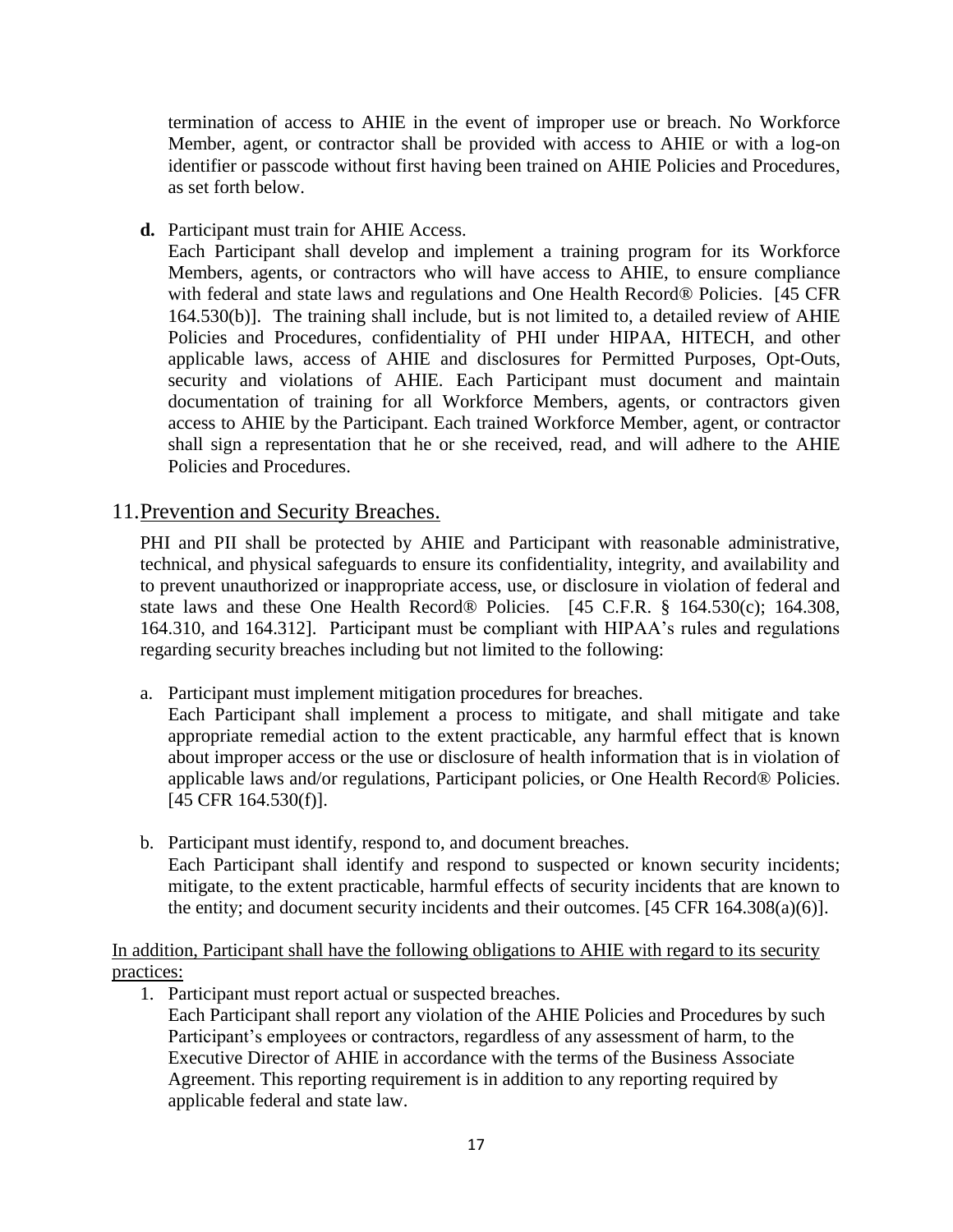2. Participant is subject to audits of internal security practices. At any given time, Participant shall be subject to audits of internal security practices and must verify security practices upon request by AHIE or its designee.

#### <span id="page-17-0"></span>12.Quality of Information.

Each Participant is responsible for maintaining the quality and security of information entered into Participant's Electronic Medical Records (EMR) and made available to other Participants through AHIE. AHIE is not responsible for verifying or correcting any information made available by Participant through AHIE.

#### <span id="page-17-1"></span>13.Right to Request Amendment of Health Information.

Each Participant shall comply with applicable federal, state and local laws and regulations regarding an Individual's right to request amendment of PHI. [45 CFR 164.526].

#### <span id="page-17-2"></span>14.Enforcement.

The Executive Director or his designee must investigate any report or complaint of a breach or inappropriate access, use, or disclosure of patient information exchanged through AHIE or violation of the AHIE Policy Manual and issue a letter of findings, which includes appropriate sanctions as necessary.

In the event that One Health Record® becomes aware of any actual or suspected breach, either through One Health Record's® own detection, notification by a Participant, consumer complaint or otherwise, One Health Record® will comply with the breach notification laws and more specifically:

- a. Notify any Participants whose data is affected by the breach.
- b. Investigate (or require the applicable Participant to investigate), without unreasonable delay, the scope and magnitude of such actual or suspected breach, and identify the root cause of the breach.
- c. Mitigate (or require the applicable Participant to mitigate) to the extent practicable, any harmful effect of such breach that is known to One Health Record® or the Participant. One Health Record's® mitigation efforts will be consistent with and dependent upon its internal risk analyses.
- d. Notify (or require the applicable Participant to notify) the Individual(s) and any applicable regulatory agencies as required by federal, state and local laws and regulations, unless a law enforcement agency determines that such notification would negatively impact a criminal investigation.
- e. Maintain a record of the actual or suspected breach, the investigation, determination and outcome.

#### <span id="page-17-3"></span>15.Compliance with HIPAA.

Any obligation of Participant to report certain actions and occurrences to AHIE as set forth in this Agreement shall only apply if such action or occurrence involved a patient for which information was accessed through AHIE. Except for Participant's obligations to report to